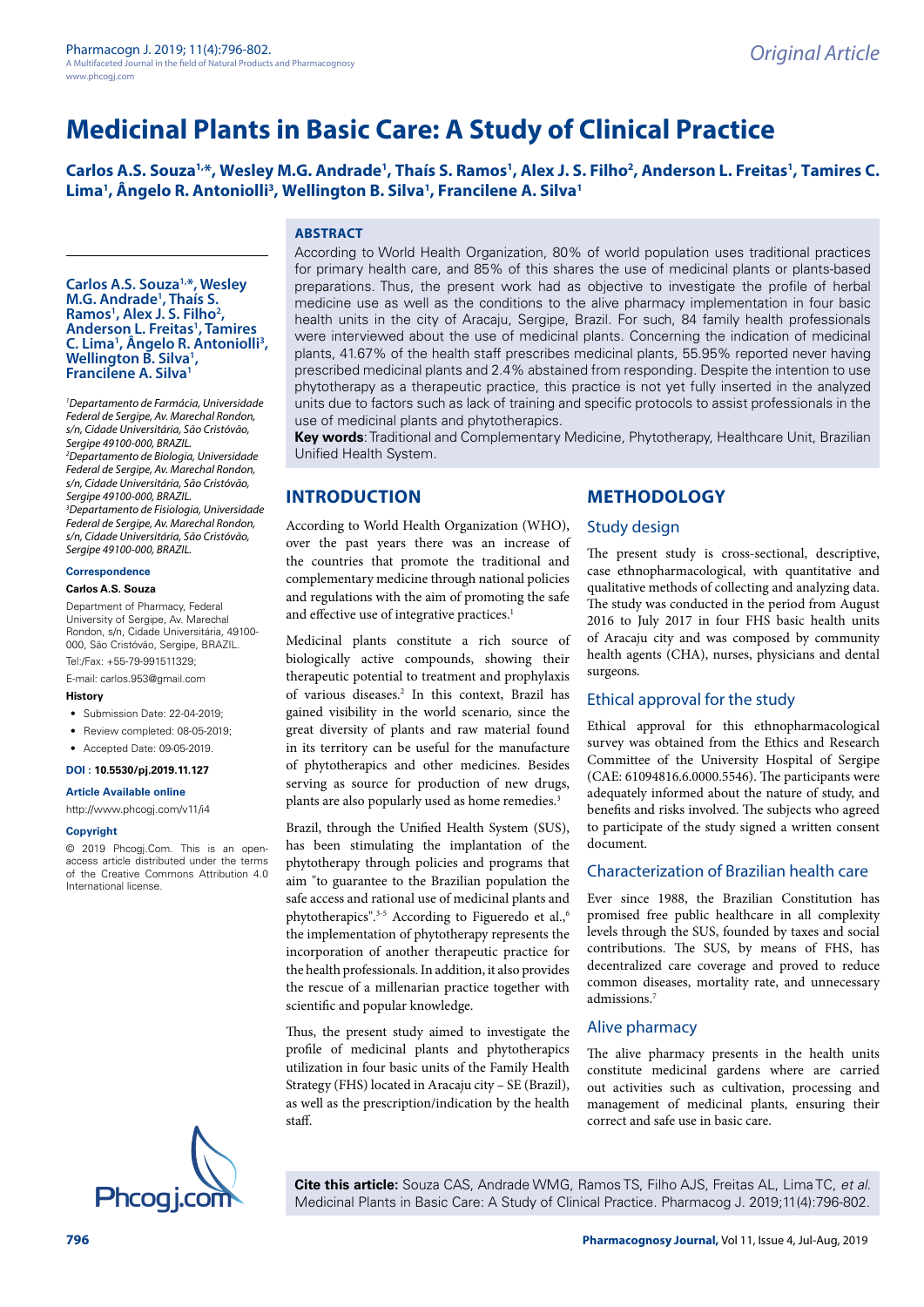### Health units' selection

The health units were selected based on the following criteria: presence of medicinal garden in the health unit or use/prescription of medicinal plants by FHS staff. The selected units are in the east, west, south and north regions of Aracaju city.

### Family health strategy

Family Health Strategy (FHS) has evolved into a robust approach to provide primary care for defined populations by deploying interdisciplinary health care teams. Family health team includes a physician, a nurse, a nurse assistant, and four to six full-time community health agents. These professionals, organized geographically, cover populations of up to 1.000 households each, with no overlap or gap between catchment areas.<sup>8</sup>

### Collection of medicinal plants from health facilities

The medicinal plants were collected in the health units that had medicinal gardens and, later, the selected species were identified by the botanist PhD. Ana Paula do Nascimento Prata, Biology Department, Federal University of Sergipe. A representative exsiccate of each collected species was deposited at the herbarium of the Biology Department of the Federal University of Sergipe.

### Structural analysis of the medicinal garden/alive pharmacy

The physical structure of the health units was analyzed to verify the presence of cultivated area (with availability of at least five hours of sun), slope of the land and proximity of sources of pollution (such as crops that use agrochemicals and proximity to roads).

#### **Questionnaire**

A script and semi-structured questionnaire were elaborated and tested in a pilot study. After the required adjustments, the interviews were carried out with the participants of the research. The sample used in the pilot study wasn't part of the final sample.

The research instrument consisted of 33 items divided into six domains, which characterize: social profile, knowledge about alive pharmacy and its legislation, physical structure of the health unit regarding the possible implantation of medicinal garden, knowledge about phytotherapy and use of medicinal plants, believe about the use of medicinal plants, and professional performance in the field of phytotherapy.

To evaluate the knowledge about alive pharmacy and its applicability in the Primary Health Care (PHC) was developed a scale that characterizes the knowledge as inadequate (0-3 points), partial (4-5 points) and adequate (6-8 points). The evaluated categories were management, form of cultivation and collection, processing, storage, handling, dispensing and commercialization knowledge.

#### Data analysis

The data were analyzed using the statistical softwares BioEstat 5.0 and Epi info for Windows, IOP, which allowed a descriptive analysis of the mentioned variables.<sup>9</sup> Concerning the open questions, these were analyzed based on the Bardin content analysis. This method seeks to understand the meaning of the information given by the participants in the questionnaires, interpreting their explicit and implicit meanings.<sup>10</sup>

Among the techniques suggested, a grouping of terms or key expressions with similar meanings was chosen. To perform the interpretation of the results obtained in this process, it was based on theoretical references of the phytotherapy field as an important area of knowledge and practice of cultural rescue in PHC.

# **RESULTS**

### Profile of health staff

Among the interviewees,  $84.52\%$  (n = 71) were female and only  $8.39\%$  $(n = 13)$  were male. The average age of participants was 42.83 years  $(\pm)$ 8.43). Regarding the profession, 69.05% (n = 58) were CHA, 15.48%  $(n = 13)$  were nurses, 10.71%  $(n = 9)$  were physicians and 4.76%  $(n = 13)$ = 4) were dental surgeons. Regarding the graduation time of health professionals (physicians, nurses and dental surgeons), they had a mean of 14.8 years  $(\pm 7.7)$ .

### Knowledge about medicinal plants and phytotherapy legislation

Referring to legislation on medicinal plants and phytotherapy, 67% (n = 39) of the CHA claimed to know the National Policy of Medicinal Plants and Phytotherapics (NPMPP),<sup>4</sup> however, 60% ( $n = 35$ ) of the interviewees didn't know the National Program of Medicinal Plants and Phytotherapics (NPMPP) from Health Ministry.<sup>5</sup> Regarding graduated health professionals (GHP), 80% reported not knowing the NPMPP (Table 1). Further, it was also investigated the knowledge of health professionals about the list of medicinal plants of interest to  $SUS<sub>11</sub>$ <sup>11</sup> 92.77% of the professionals reported not knowing the RENISUS and 62.5% of the medicinal plants found in alive pharmacy are not part of RENISUS. This list includes medicinal plants with potential to generate products of interest to SUS. The selection criteria were used by folk medicine and plants whose effects have scientific evidence. In addition, priority was given to the inclusion of native plants of different biomes in the country and those that could benefit the most common diseases in Brazil. common diseases in Brazil.

### Physical structure

From the four evaluated health units, only one possessed a medicinal garden, characterizing the model of Alive Pharmacy I.12 In this alive pharmacy model is developed the cultivation activities from the installation of medicinal gardens in alive pharmacies of the community and/or SUS units. Thus, the population has availability of fresh medicinal plants as well as guidance on the correct preparation and use of homemade preparations. However, this medicinal garden was built on sloping ground and the literature recommends planting on flat ground.13,14

Regarding the other three health units, they possessed adequate cultivation area and availability of sun exposure for at least five hours, as recommended by the literature.<sup>13,14</sup> Further, it was observed that all the health units were protected against strong wind and had good availability of fresh water for irrigation. However, two evaluated health units were located nearby pollution sources (sewage and septic tank), impairing the implantation of the medicinal garden.

### Medicinal plants

The medicinal plants collected in health unit that possessed medicinal garden were of the following families: Lamiaceae (18.18%), Euphorbiaceae, Myrtaceae (13.64% each), Amaranthaceae, Anacardiaceae, Asteraceae, Caricaceae, Costaceae, Crassulaceae, Meliaceae, Poaceae, Rubiaceae, Sapindaceae, Urticaceae and Verbenaceae (4.55% each) (Table 2). Among medicinal plants cultivated in the medicinal garden from health unit, 69.57% was not included in **RENISUS** 

# Knowledge about phytotherapy and use of medicinal plants

Regarding the perception about the meaning of medicinal plants, herbal medicines and home remedies by the health staff, it was observed a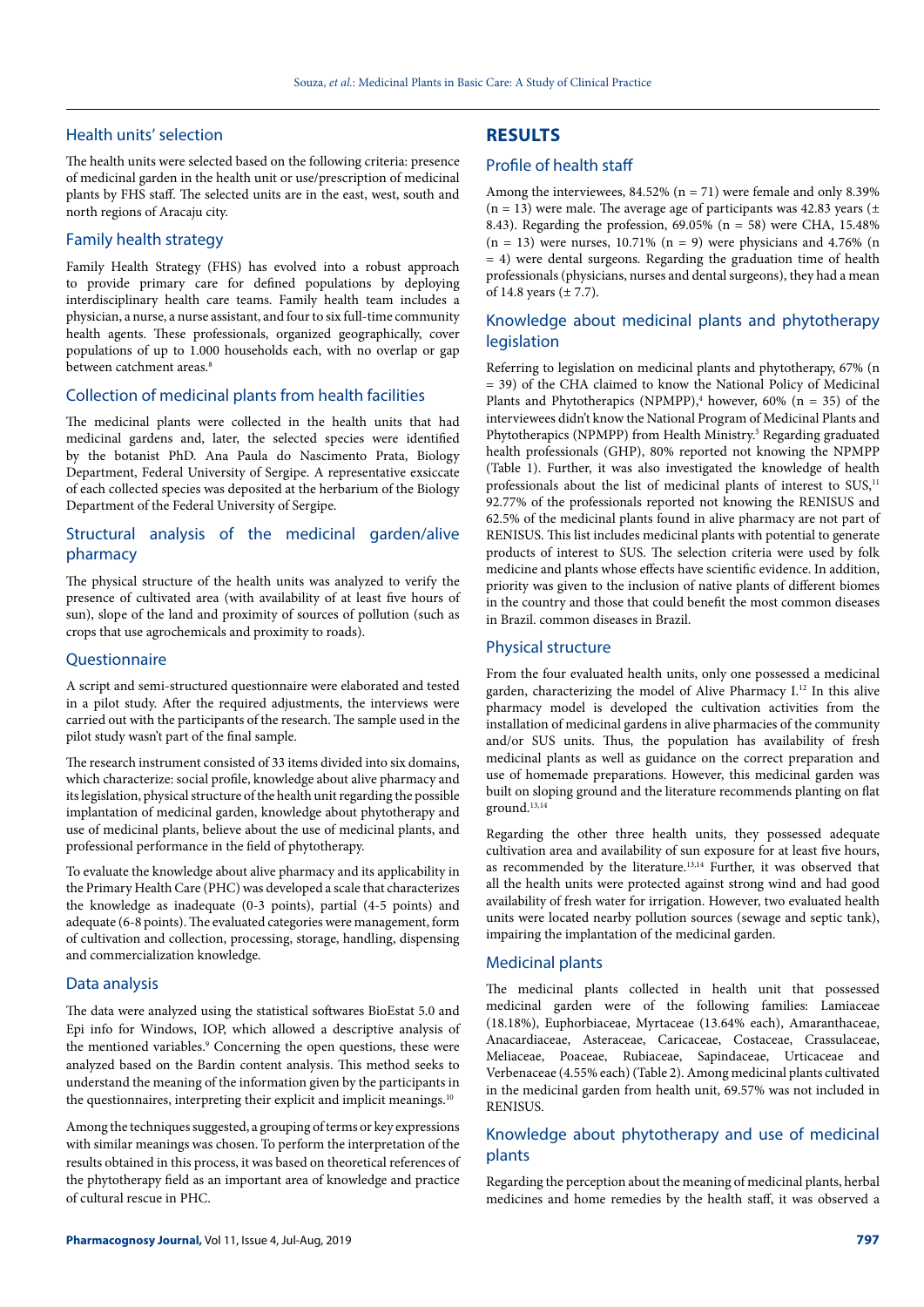| <b>Variable</b>                                     | <b>Frequency</b> | $\%$  |  |
|-----------------------------------------------------|------------------|-------|--|
| CHA <sup>1</sup> knowledge about NPMPP <sup>2</sup> |                  |       |  |
| Yes                                                 | 39               | 67.24 |  |
| No                                                  | 19               | 32.76 |  |
| CHA knowledge about NPGMPP <sup>3</sup>             |                  |       |  |
| Yes                                                 | 23               | 39.66 |  |
| No                                                  | 35               | 60.34 |  |
| GHP <sup>4</sup> knowledge about NPMPP              |                  |       |  |
| Physician                                           |                  |       |  |
| Yes                                                 | 6                | 66.67 |  |
| No                                                  | 3                | 33.33 |  |
| Nurse                                               |                  |       |  |
| Yes                                                 | $\overline{4}$   | 30.77 |  |
| No                                                  | 9                | 69.23 |  |
| Dental surgeon                                      |                  |       |  |
| Yes                                                 | $\mathbf{1}$     | 25    |  |
| No                                                  | 3                | 75    |  |
| GHP knowledge about NPGMPP                          |                  |       |  |
| Physician                                           |                  |       |  |
| Yes                                                 | $\mathfrak{Z}$   | 33.33 |  |
| No                                                  | 6                | 66,66 |  |
| Nurse                                               |                  |       |  |
| Yes                                                 | $\mathbf{1}$     | 7.70  |  |
| No                                                  | 12               | 92.30 |  |
| Dental surgeon                                      |                  |       |  |
| Yes                                                 | $\bf{l}$         | 25    |  |
| No                                                  | 3                | 75    |  |

### **Table 1: Knowledge about medicinal plants legislation. Aracaju, from August 2015 to July 2016.**

<sup>1</sup>Community Health Agents; <sup>2</sup>National Policy of Medicinal Plants and Phytotherapics;<br><sup>3</sup>National Program of Medicinal Plants and Phytotherapics: <sup>4</sup>Graduated Health National Program of Medicinal Plants and Phytotherapics; 4 Graduated Health professionals.

| Table 2: Plants identified in the basic health unit. Aracaju, August 2015 to July 2016. |  |
|-----------------------------------------------------------------------------------------|--|
|-----------------------------------------------------------------------------------------|--|

| <b>Scientific name</b>              | <b>Popular name</b> | <b>Used part</b>               | <b>Voucher</b> |
|-------------------------------------|---------------------|--------------------------------|----------------|
| Croton heliotropiifolius Kunth      | Velame              | Leaves                         | 35067          |
| Kalanchoe crenata (Andrews) Haw.    | Saião               | Leaves                         | 35068          |
| Plectranthus barbatus Andrews       | Boldo               | Leaves                         | 35069          |
| Jatropha gossypiifolia L.           | Pinhão-roxo         | Leaves                         | 35070          |
| Melissa officinalis L.              | Erva-cidreira       | Leaves                         | 35071          |
| Morinda citrifolia L.               | Noni                | Fruit                          | 35072          |
| Schinus terebinthifolius Raddi      | Aroeira             | Leaves                         | 35073          |
| Mesosphaerum pectinatum (L.) Kuntze | Sambacaitá          | Leaves                         | 35074          |
| Stachytarpheta cayennensis Vahl.    | Gervão              | Leaves                         | 35075          |
| Eugenia uniflora L.                 | Pitanga             | Leaves and fruit               | 35076          |
| Azadirachta indica A. Juss.         | Nim indiano         | Leaves                         | 35077          |
| Cymbopogon citratus (DC) Stapf      | Capim-santo         | Leaves                         | 35078          |
| Costus spicatus (Jacq.) Sw.         | Folha-da-costa      | Leaves                         | 35079          |
| Synedrella nodiflora (L.) Gaertn.   | Folha-de-feiticeira | Leaves                         | 35080          |
| Cecropia pachystachya Trécul        | Embaúba             | Leaves                         | 35081          |
| Alternanthera brasiliana L.         | Penicilina, anador  | Leaves                         | 35082          |
| Syzygium cumini (L.) Skeels         | Jamelão             | Fruits, leaves, seeds and bark | 35083          |
| Psidium guajava L.                  | Goiaba              | Leaves and fruit               | 35084          |
| Carica papaya L.                    | Papaya              | Leaves and fruit               | 35085          |
| Mentha spicata L.                   | Hortelã             | Leaves                         | 35086          |
| Aloe vera (L.) Burm. F.             | Babosa              | Leaves                         | 35.088         |
| Apocynaceae Catharanthus roseus L.  | Vinca               | Leaves                         | 35.087         |
| Jatropha curcas L.                  | Mertiolate          | Leaves                         | 35089          |
| Trichilia emarginata (Turcz.) DC.   | Tansagem            | Leaves                         | 35091          |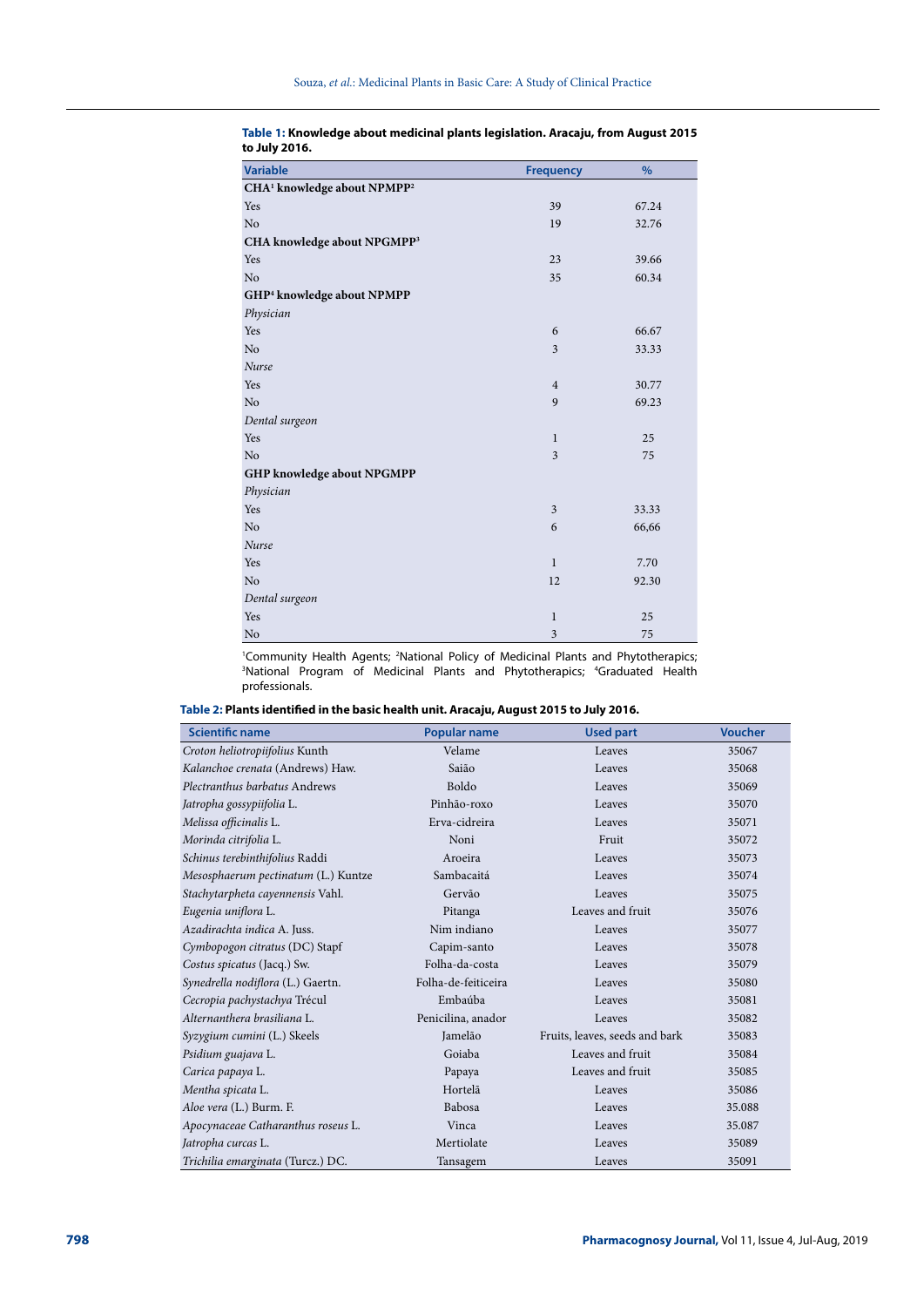diversity of words/expressions ( $n = 148$ ), which were grouped in three thematic categories (Table 3).

# Knowledge about the legislation and management of the alive pharmacy

When evaluating the variables related to knowledge about alive pharmacy (management, cultivation, collection, processing, storage, handling and dispensing), it was found that most interviewees (85%, n = 68) had inadequate knowledge, 9% partial and only 6% adequate.

### Belief and use of medicinal plants

It also investigated the use of medicinal plants and phytotherapics by the health professionals. Among the interviewees, 90% use medicinal plants, 6% do not use them, and 4% rarely use them.

Further, 97.62% believe in the therapeutic effectiveness of medicinal plants as home remedy. The terms/expressions associated with the justification of the belief in effectiveness were: "own knowledge", "effectiveness proven by a third part", "family member's indication", "disease cure", "do not need allopathic medicines", "being natural", "ease acquisition" and "scientific and popular proof ".

The interviewees were also questioned about the therapeutic effectiveness of manipulated and industrialized herbal medicines, and 91.67% answered positively regarding effectiveness using the same terms/expressions when justifying the belief in the use of medicinal plants. It should be noted that the main terms to justify the non-use of phytotherapic and manipulated were: "not to rely on the quality of the manipulated/industrialized" and "properties loss after manipulation".

### Professional work in the field of medicinal plants and phytotherapy

Regarding the knowledge of the health professionals about the use of medicinal plants by their patients,  $97.62\%$  (n = 82) reported to known about the use of these by the patients, but  $71.43\%$  (n = 60) of users did not request information (indication/prescription) on the medicinal plants used.

Regarding GHP, 68% stated to question the patient about the use of medicinal plants at the moment of the consultation. In addition, 68% of professionals stated that they were aware of the indication/prescription by other categories of health professionals.

When questioned about which professional categories (other than their own) prescribed/indicated medicinal plants and phytotherapics in the health unit, 31% reported the medical and nursing professionals, 23% CHA, and 15% nursing auxiliaries. Regarding the act of prescribing/ indicating medicinal plants, 42% perform this practice in their work routine, 56% reported have never prescribed/indicated and 2% refrained from responding.

The medicinal plants most cited in the act of prescription were the following: *Plectranthus barbatus* Andrews (17.71%, n = 17), *Melissa officinalis* L. (13.54%, n = 13), *Foeniculum vulgare* Mill. (11.46%, n = 11),

*Mesosphaerum pectinatum* (L.) Kuntze (9.38%, n = 9), *Mentha spicata*  L. (9.38%, n = 9), *Schinus terebinthifolius* Raddi (6.25%, n = 6), *Malva sylvestris* L. (6.25%, n = 6), *Chenopodium ambrosioides* L. (6,25%, n = 6), *Matricaria chamomilla* L. (5.21%, n = 5), *Stryphnodendron barbatiman* Mart. (5.21%, n = 5), *Cymbopogon citratus* (DC) Stapf (4.17%, n = 4), *Allium sativum* L.(4.17%, n = 4), *Aloe vera* (L.) Burm. F (4.17%, n = 4) and *Ocimum basilicum* L. (3.13%, n = 3). The Table 4 shows the therapeutic indication of the main plants cited in the act of prescription as well as their popular name.

### Knowledge/training on medicinal plants

All health professionals interviewed reported that they did not attend any courses or were offered courses on medicinal plants and herbal medicines. The majority (76%) described the need to include elective subjects about these themes in the graduation, meanwhile 24% believe that this inclusion should be done as compulsory subject.

### **DISCUSSION**

The actions with medicinal plants and phytotherapy, long inserted in SUS, happen mainly FHS by the fundamentals and principles of this level of attention/strategy and the characteristic of the practice of phytotherapy, which involves interaction between knowledge, partnership in care, promotion and prevention actions.15 Marques, *et al.*16 observed a great acceptance of the medical team regarding the use of alternative and complementary therapies in a health unit of the city of São João da Mata, Minas Gerais, Brazil

Most health professionals were female. This result is in accordance with other researches carried out in the primary health care that described the profile of the health staff in this level of care. For example, in 2011, Marsiglia, *et al.*17 carried out a study in 87 health units of the São Paulo city, São Paulo, Brazil. In this work, it was observed a prevalence of female in the units and half of the interviewees were aged between 21 and 40 years.

Regarding the interviewees' perceptions about medicinal plants, expressions referring to the cure of diseases were mentioned. In fact, medicinal plants represent an important therapeutic alternative in the scope of primary health care for the treatment of diseases. The medicinal herbs used in the prevention and treatment of diseases are a popular activity in the Brazil, being part of the everyday life of a large part of the Brazilian population, mainly in the interior cities located away from the large medical-hospital centers.18

Another perception found in the study refers to phytotherapics and their association with terms related to allopathic medicines such as correct dosage, industrialization and scientific evidence. Despite this correlation with allopathic drugs, there was an association between phytotherapics and absence of adverse effects, due to the concept of "natural" medicine. This perception can lead to damages to the health of users, given the idea of innocuousness of herbal medicines. Medicinal plants contain pharmacologically active ingredients, some of which might interact with synthetic drugs which, in turn, could endanger the health of patients.<sup>19</sup>

**Table 3: Description of words/expressions associated with medicinal plants per the thematic category. Aracaju, August 2015 to July 2016.**

| <b>Thematic category</b>            | <b>Frequency</b> | <b>Used expression</b>                                                                                                                                                                                                                                                        |
|-------------------------------------|------------------|-------------------------------------------------------------------------------------------------------------------------------------------------------------------------------------------------------------------------------------------------------------------------------|
| Medicinal plants in $PHC^*$         | 48               | Heal (10), homemade natural remedy (9), effectiveness (7), therapeutic plant (7), treatment (6), tea plant (5),<br>prevention $(4)$                                                                                                                                           |
| Knowledge about herbal<br>medicines | 47               | Medicine made of medicinal plants (14), industrialized herbal medicine (10), herbal medicine made in laboratory<br>$(4)$ , natural remedy $(2)$ , scientifically proven plant $(2)$ , without chemical components $(12)$ , right dosage $(1)$                                 |
| Home remedies for health<br>care    | 53               | Homemade herbal medicine (31), teas (7), past generations (5), syrup (2), no security (2), made out of leaves<br>$(1)$ , plant remedy $(1)$ , therapeutic action $(1)$ , Non-industrialized $(1)$ , home phytotherapics $(1)$ , no guidance $(1)$ ,<br>medicinal garden $(1)$ |

\*Primary Health Care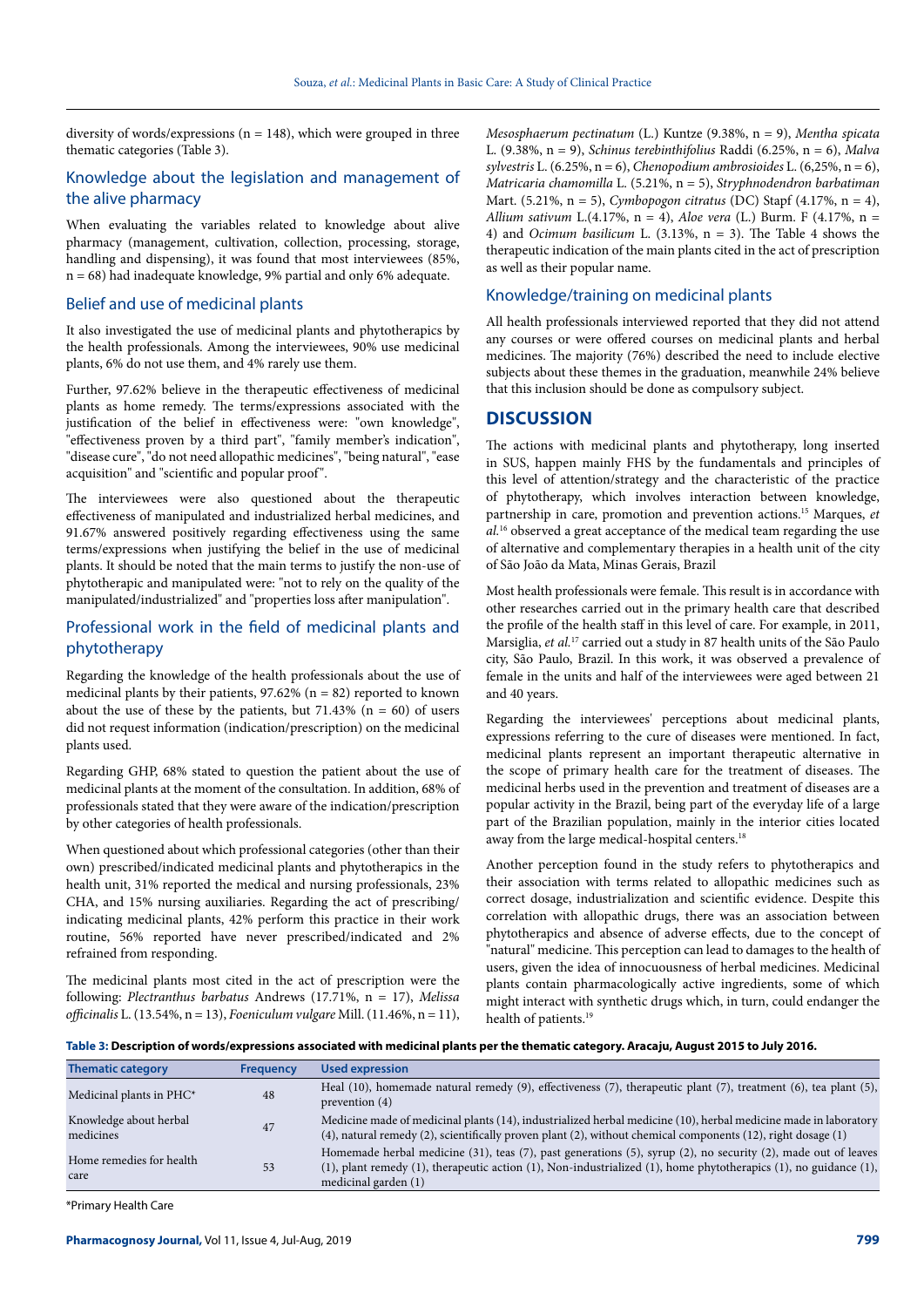| <b>Scientific name</b>                 | <b>Popular name</b> | <b>Homemade</b>                    | <b>Therapeutic indication</b>                                                             | <b>Health care professional</b>                              |
|----------------------------------------|---------------------|------------------------------------|-------------------------------------------------------------------------------------------|--------------------------------------------------------------|
| Plectranthus barbatus Andrews "boldo"  |                     | Tea                                | Cholagogue, choleretic, digestive<br>disturbances, hepatic stimulant, stomachic           | Nurse, physician, community<br>health agents                 |
| Melissa officinalis L.                 | "erva cidreira"     | Tea                                | Stomach pain, diarrhea, flatulence,<br>headache, antihypertensive                         | Nurse, physician, community<br>health agents, dental surgeon |
| Foeniculum vulgare Mill.               | "erva doce"         | Tea                                | Stomach pain, anxiolytic, abdominal pain                                                  | Nurse, physician, community<br>health agents                 |
| Mesosphaerum pectinatum (L.)<br>Kuntze | "sambacaitá"        | Tea and poultice                   | Antimicrobial, anti-inflammatory                                                          | Nurse, community health agents                               |
| Mentha spicata L                       | "hortelã"           | Tea                                | Flu, immune system stimulant, flatulence                                                  | Nurse, community health agents                               |
| Schinus terebinthifolius Raddi         | "aroeira"           | Tea and poultice                   | Anti-inflammatory                                                                         | Nurse, community health agents                               |
| Chenopodium ambrosioides L.            | "mastruz"           | Tea, juice, aqueous<br>extract     |                                                                                           | Nurse, physician, community<br>health agents                 |
| Malva sylvestris L.                    | "malva-branca"      | Tea, homemade syrup                | Stomach pain, diarrhea, toothache                                                         | Nurse, health community health<br>agents                     |
| Matricaria chamomilla L.               | "camomila"          | Tea                                | Flatulence, calming,                                                                      | Nurse, physician, community<br>health agents                 |
| Stryphnodendron barbatimam<br>Mart     | "barbatimão"        | Aqueous extract                    | Antimicrobial, wound healing, Vaginal<br>itching and discharge                            | Nurse, community health agents                               |
| Cymbopogon citratus (DC)<br>Stapf      | "capim santo"       | Tea                                | High blood pressure, calming                                                              | Nurse, physician, community<br>health agents                 |
| Allium sativum L.                      | "alho"              | Herbal tincture.<br>homemade syrup | High blood pressure, flu                                                                  | Nurse, physician, community<br>health agents                 |
| Aloe vera (L.) Burm. F.                | "babosa"            | Leaf gel                           | Burns, wound healing                                                                      | Nurse, community health agents                               |
| Ocimum basilicum L.                    | "manjericão"        | Tea, juice, homemade<br>syrup      | Influenza, intestinal, kidney and stomach<br>infections, insomnia, intestine, insect bite | Nurse, community health agents                               |

#### **Table 4: Major medicinal plants prescribed by health professionals. Aracaju, August 2015 to July 2016.**

In this study, it was verified that health professionals believe in the clinical effectiveness of medicinal plants and herbal medicines, however, less than half prescribes/indicates for their patients. This result may possibly be due to the lack of knowledge about scientific evidence in clinical practice, since the terms associated with it as a justification of the belief in its effectiveness were mostly "own knowledge," "effectiveness proven by a third part" and "family member's indication", terms that are not associated with evidence-based practice.

Although there are national policies that regulate the use of phytotherapy in national health programs in Brazil, there is no training of the health professionals for use of phytotherapy in clinical practice. Information on the clinical indication for its use are necessary to establish good practice that ensures the authenticity, safety and efficacy of traditional medicines and therapies.<sup>20</sup>

About the medicinal plants identified in the health units, it is verified that the vegetal part most used and prescribed/indicated by health professionals was the leaves. Ethnobotanical studies carried out in several regions of Brazil describe the leaves as the most used plant part in the preparations with medicinal plants.21-23

With regard to (About) homemade preparations, tea was the most prescribed and used form of preparation by health professionals. This result is in agreement with other researches that describe the infusion and decoction of the leaves as main means of preparation of the medicinal plants.<sup>24</sup> In study conducted by Messias, *et al.*<sup>24</sup>, most of the interviewers prefer to prepare medicinal plants by infusion (tea) and decoction, and most of the medicinal plants are coming from the cultivation in own residence.

When comparing the most prescribed/indicated medicinal plants with the scientific literature, most of them already been studied pharmacologically. For example, Alasbahi & Melzig<sup>25</sup> describe the role of *P. barbatus* ("boldo") in the regulation of gastric secretion as well as its antinociceptive effect in abdominal pain. In another study, Costa, *et al*. 26 report the anxiolytic activity of the *C. citratus* ("capim-santo").

Among the plants used *via* topical, "sambacaitá" (*M. pectinatum*) and "aroeira" (*S. terebinthifolius*) are indicated as adjuvants in the treatment of urogenital infections. As regards to "sambacaitá", the methanolic extract of the aerial parts of this species presented antimicrobial activity against *Staphylococcus aureus*, *Bacillus subtilis* and *Streptococcus mutans*, pathogenic bacteria that cause diseases in humans.27-29 With regard to "aroeira", highlights its anti-inflammatory, being widely used for the intimate hygiene of women users of the health units. Gilbert and Favoreto,<sup>30</sup> describes the anti-inflammatory activity of the *S*. *terebinthifolius* leaves and bark. Therefore, this medicinal plant should be carefully used when for personal hygiene, because of its appendages that may cause irritation.

The species *C. ambrosioides* ("mastruz") is widely used for the treatment of worms, especially among children. MacDonald, *et al*. 31 described the usage of the infusions of this species, utilized for centuries in the Americas, as a popular remedy against intestinal worm infections. These authors yet conclude that the usage of *C. ambrosioides* infusions as a vermifuge appear to be safer than the use of the herb's essential oil, rich in ascaridole.

The plant *A. vera* ("babosa") is commonly used by health professionals for the treatment of burns and in wound healing. Its application on the affect area is performed three times a day, as recommended by the national sanitary surveillance [32]. According to Maenthaisong, *et al.*<sup>33</sup> there are evidences that demonstrate the effectiveness from the *A. vera* in the treatment of burns and healing process of wounds in patients with lesions of first and second degree.

Further, we can also conclude that some plants prescribed in the health units for the treatment of minor disturbances were not observed in the medicinal garden from the unit. These plants were the following: *M. officinalis* ("erva-cidreira"), *M. sylvestris* ("malva-branca"), *M. chamomilla* ("camomila"), *S. barbatiman* ("barbatimão") and *A. sativum* ("alho"). The species *M. officinalis* ("erva-cidreira") is mainly prescribed for the treatment of the anxiety and flatulence. Alijaniha, *et al.*34 described the safety and effectiveness of *M. officinalis* in patients suffering from benign palpitations, and as a promising anxiolytic drug without any considerable side effects. Amsterdam, et al.<sup>35</sup> reported a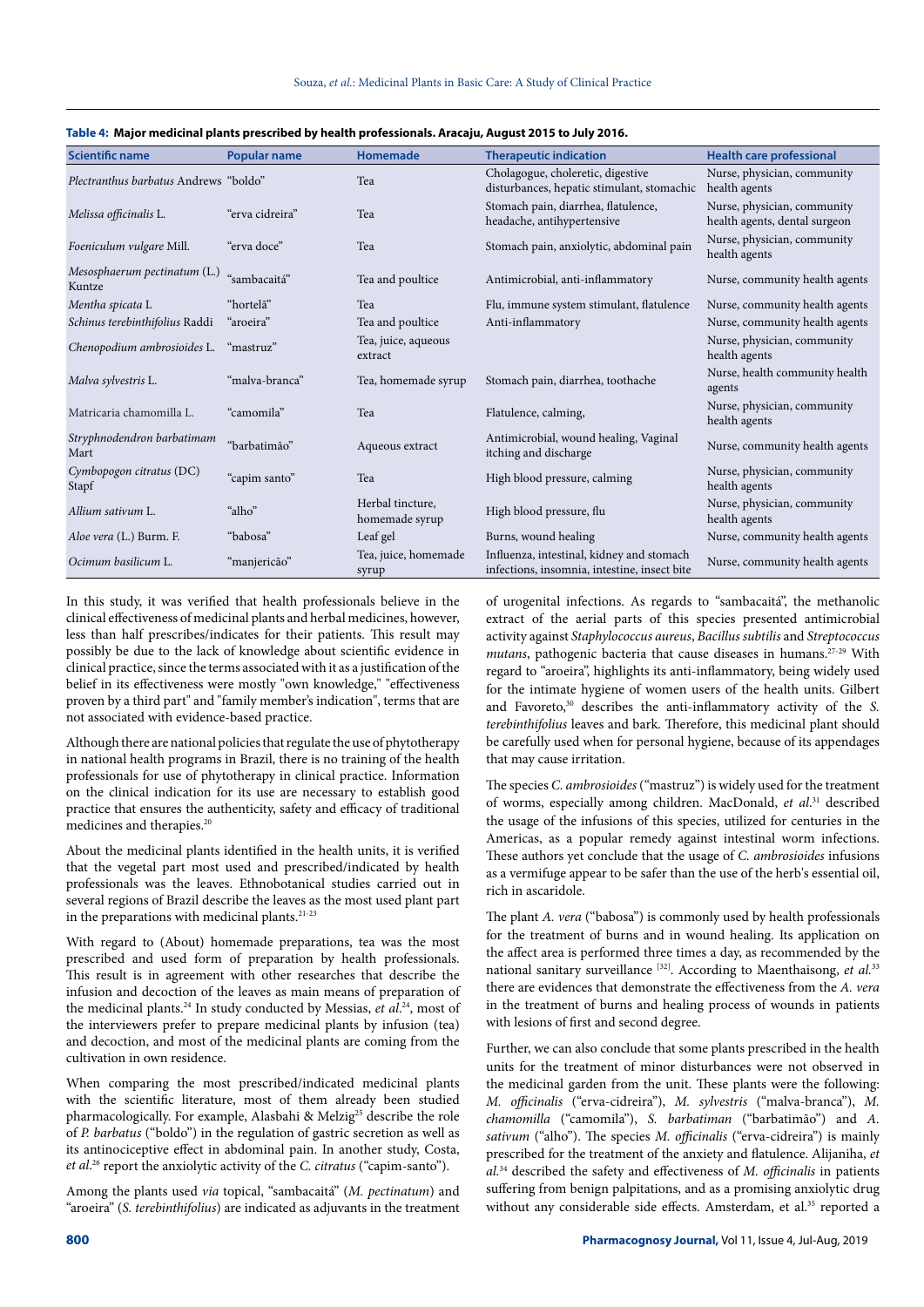modest anxiolytic activity of *M. chamomilla* extract in patients with mild to moderate Generalized Anxiety Disorder.

According to the Ministry of Health, more than 30 million Brazilians suffer from high blood pressure predominance of higher plants used for arterial hypertension in Northeast region of Brazil in comparison with the other Brazilian regions.<sup>36,37</sup> Further, the use of these medicinal plants in the basic care occurs especially among the elderly.<sup>38</sup> In our study, we verified the concomitant use of garlic tincture (*A. sativum*) and other medications for the treatment of hypertension. In 2013, Ried, *et al*. 39 suggested in their clinical trial aged garlic extract to be an effective and tolerable treatment in uncontrolled hypertension and may be considered as a safe adjunct treatment to conventional antihypertensive therapy.

Thereat, it would be interesting to cultivate these species in the horticulture of the health unit, allowing their safe use and consequently avoiding possible damages to the patients. Moreover, the cultivation of medicinal plants should be carried out using the utmost care, avoiding chemical contaminants such as heavy metals and pesticide residues, as well as other situations that may lead to intoxication among users of medicinal plants.<sup>40,41</sup>

Regarding to knowledge about the current legislation involving medicinal plants and phytotherapics, the health staff reported knowing the NPMPP, however, a lack of knowledge about the existence of the NPGMPP was prevalent. Most plants found in the alive pharmacy are not included in the list of medicinal plants of interest for SUS (RENISUS). This fact probably occurs for several reasons: Brazil possesses continental dimensions and an enormous biodiversity coupled with a rich ethnic and cultural diversity that has valuable traditional knowledge associated with the use of plants.4

Precarious knowledge about the NPGMPP is one of the possible obstacles to the implantation of phytotherapy in primary health care, since this document is an indispensable tool for the managers and professionals involved in structuring the actions to strengthen this policy in the FHS, establishing criteria for the use of medicinal plants in the different levels of complexity of the SUS, as well as strategies to promote fundraising.<sup>5</sup>

With regard to the legislation on alive pharmacy, most interviewees were unaware of the ordinances and resolutions about the issue.<sup>42,43</sup> Knowledge about legislation is essential, since provides good practices for processing and storage of medicinal plants in the SUS. In this study, the inadequate knowledge about alive pharmacy legislation may be an obstacle to the implantation of the medicinal garden in the three health units that do not have it.

Further, we verified that the only health unit that had a medicinal garden did not have a suitable place for the storage of medicinal plants. The preservation of the active principles can be compromised due to inadequate drying and storage. For example, degradation may occur through metabolic processes, hydrolysis, light, enzymatic action, oxidation, fermentation, heat and microbiological contamination.40

Most of the prescriptions of medicinal plants are based on popular use or monographs, although the Ministry of Health provides documents for the clinical practice of phytotherapy. The use of protocols can help to break the barriers regarding the use of medicinal plants in primary care, providing a description about the part of the used plant, its therapeutic indication and possible contraindications.

In addition to the above, the health unit with medicinal garden had no pharmacist and agronomist. The activities performed in the alive pharmacy are interdisciplinary, going through the physician, responsible for diagnosis and treatment orientation; pharmacist, responsible for the identification of plants and guidance from collection to preparation and quality control of herbal remedies; and the agronomist, responsible

for the guidance of good practices of cultivation and preparation of seedlings.<sup>44</sup> The lack of these professionals is possibly a risk factor for the safe use of medicinal plants in the health unit.

With regard to the health units that did not possess medicinal garden, all had available area for the cultivation of medicinal plants. The cultivation areas were exposed to the sun for at least five hours, had space protected against strong winds and good availability of water for irrigation, as recommended in the literature. The strong winds can cause damage to the plants, breaking their branches and stem, besides removing the fertile surface layer of the soils. In this context, medicinal tree species such as "aroeira" (*S. terebinthifolius*), "mulungu" (*Erythrina velutina* Willd.), "barbatimão" (*Stryphnodendron adstringens*) and fruit trees (banana trees) are important in the protection against strong winds.<sup>13,14</sup>

Despite the presence of these favorable traits for cultivation, two of the analyzed health units were exposed to pollution sources such as roads, septic tanks and streams, making cultivation unviable. When establishing the place of cultivation, it is necessary to recognize the environmental conditions (availability of luminosity, humidity, soil fertility) and avoid cultivation in areas in which there is circulation of domestic animals, such as dogs and cats, to avoid contamination.<sup>14,40</sup>

About the knowledge acquired during graduation, all the professionals stated that they had not had any discipline or course on the subject. This data is an obstacle to the insertion of phytotherapy, since the professionals do not have the necessary qualification to act with this therapeutic practice. According to Oliveira, *et al.*45, phytotherapy evolves the knowledge about the curative power of plants and can no longer be considered popular or traditional, but a science that has been studied, perfected and applied over time. For the practice of herbal medicinal care, an academic formation that supports it is necessary, through the formal inclusion, contents and curricular experiences (in the undergraduate and postgraduate) to act in this specific field of knowledge.46

### **CONCLUSION**

Despite the intention to use phytotherapy as therapeutic practice, it can be inferred that this integrative practice is not completely inserted in the analyzed health units, due to factors such as the lack of training and specific protocols to assist professionals about the use of medicinal plants and herbal medicines. In addition, for its effectiveness is necessary to implement the alive pharmacy in more than one health unit, serving certain territories as recommended in the SUS. In this context, it is interesting the articulation of the city government with other instances, training professionals not only for clinical practice, but also for management, given the incipient knowledge verified in this study.

### **ACKNOWLEDGEMENT**

This study was financed in part by the Conselho Nacional de Desenvolvimento Científico e Tecnológico – Brasil (CNPq) and the Coordenação de Aperfeiçoamento de Pessoal de Nível Superior - Brasil (CAPES).

### **CONFLICTS OF INTEREST**

There is no conflicts of interest.

### **ABBREVIATIONS**

SUS: Unified Health System; WHO: World Health Organization; CHA: Community Health Agents; NPMPP: National Policy of Medicinal Plants and Phytotherapics; NPGMPP: National Program of Medicinal Plants and Phytotherapics; GHP: Graduated Health professionals; FHS: